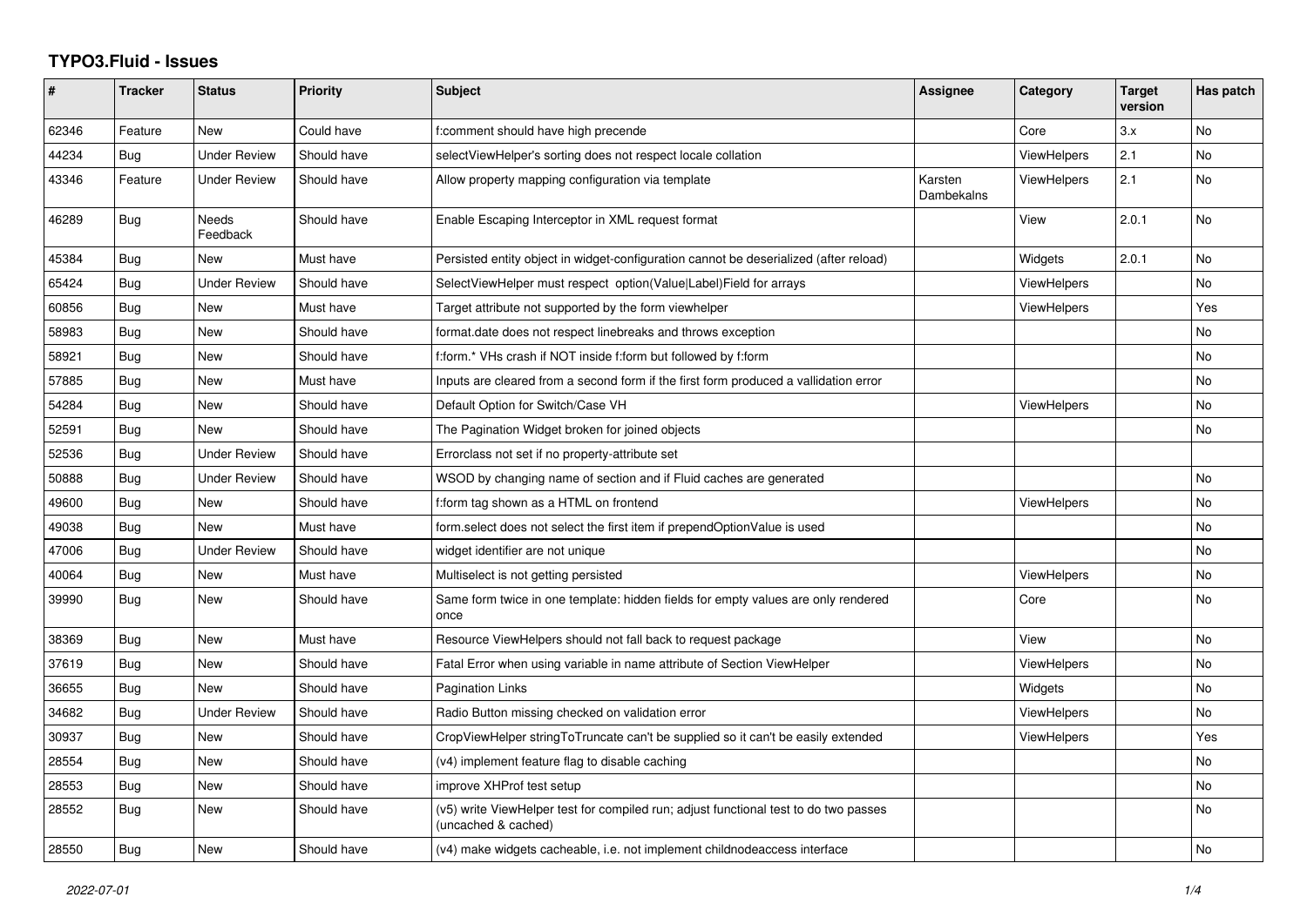| #     | <b>Tracker</b> | <b>Status</b>            | <b>Priority</b> | Subject                                                                             | Assignee | Category           | Target<br>version | Has patch |
|-------|----------------|--------------------------|-----------------|-------------------------------------------------------------------------------------|----------|--------------------|-------------------|-----------|
| 28549 | <b>Bug</b>     | New                      | Should have     | make widgets cacheable, i.e. not implement childnodeaccess interface                |          |                    |                   | <b>No</b> |
| 27607 | <b>Bug</b>     | New                      | Must have       | Make Fluid comparisons work when first element is STRING, second is NULL.           |          | Core               |                   | No        |
| 13045 | <b>Bug</b>     | New                      | Should have     | Entity decode of strings are different between if-conditions and output of variable |          |                    |                   |           |
| 8648  | <b>Bug</b>     | <b>New</b>               | Should have     | format.crop ViewHelper should support all features of the crop stdWrap function     |          | ViewHelpers        |                   | No        |
| 3481  | Bug            | New                      | Should have     | Use ViewHelperVariableContainer in PostParseFacet                                   |          | Core               |                   | No        |
| 60271 | Feature        | <b>New</b>               | Should have     | Paginate viewhelper, should also support arrays                                     |          |                    |                   | No        |
| 60181 | Feature        | <b>New</b>               | Could have      | Caching mechanism for Fluid Views/Templates                                         |          | View               |                   | No        |
| 60003 | Feature        | New                      | Should have     | Add required-Attribute to f:form.password                                           |          | ViewHelpers        |                   | No        |
| 51277 | Feature        | New                      | Should have     | ViewHelper context should be aware of actual file occurrence                        |          |                    |                   | <b>No</b> |
| 51100 | Feature        | <b>New</b>               | Must have       | Links with absolute URI should have the option of URI Scheme                        |          | ViewHelpers        |                   | No        |
| 49756 | Feature        | <b>Under Review</b>      | Should have     | Select values by array key in checkbox viewhelper                                   |          |                    |                   | No        |
| 48355 | Feature        | New                      | Could have      | Assign output of viewhelper to template variable for further processing.            |          |                    |                   |           |
| 46545 | Feature        | New                      | Should have     | Better support for arrays in options of SelectViewHelper                            |          |                    |                   | No        |
| 46257 | Feature        | <b>Under Review</b>      | Should have     | Add escape sequence support for Fluid                                               |          | Core               |                   | No        |
| 45345 | Feature        | Needs<br>Feedback        | Should have     | Easy to use comments for fluid that won't show in output                            |          |                    |                   |           |
| 45153 | Feature        | <b>New</b>               | Should have     | f:be.menus.actionMenuItem - Detection of the current select option is insufficient  |          |                    |                   | No        |
| 42397 | Feature        | <b>New</b>               | Should have     | Missing viewhelper for general links                                                |          |                    |                   | No        |
| 40081 | Feature        | <b>New</b>               | Should have     | Allow assigned variables as keys in arrays                                          |          |                    |                   | No        |
| 39936 | Feature        | New                      | Should have     | registerTagAttribute should handle default values                                   |          | ViewHelpers        |                   | No        |
| 38130 | Feature        | <b>New</b>               | Should have     | Checkboxes and multiple select fields should have an assignable default value       |          |                    |                   | No        |
| 36559 | Feature        | <b>New</b>               | Could have      | New widget progress bar                                                             |          |                    |                   | Yes       |
| 36410 | Feature        | <b>New</b>               | Should have     | Allow templates to send arguments back to layout                                    |          | <b>ViewHelpers</b> |                   | No        |
| 33215 | Feature        | New                      | Should have     | RFC: Dynamic values in ObjectAccess paths                                           |          |                    |                   | No        |
| 31955 | Feature        | <b>New</b>               | Should have     | f:uri.widget                                                                        |          | Widgets            |                   | <b>No</b> |
| 30555 | Feature        | New                      | Could have      | Make TagBuilder more extensible                                                     |          | Core               |                   | No        |
| 10472 | Feature        | New                      | Could have      | Fluid Standalone distribution                                                       |          | Core               |                   | <b>No</b> |
| 9514  | Feature        | New                      | Should have     | Support explicit Array Arguments for ViewHelpers                                    |          |                    |                   |           |
| 8989  | Feature        | <b>Needs</b><br>Feedback | Could have      | Search path for fluid template files                                                |          | View               |                   | No        |
| 7608  | Feature        | New                      | Could have      | Configurable shorthand/object accessor delimiters                                   |          | Core               |                   | Yes       |
| 4704  | Feature        | New                      | Should have     | Improve parsing exception messages                                                  |          | Core               |                   |           |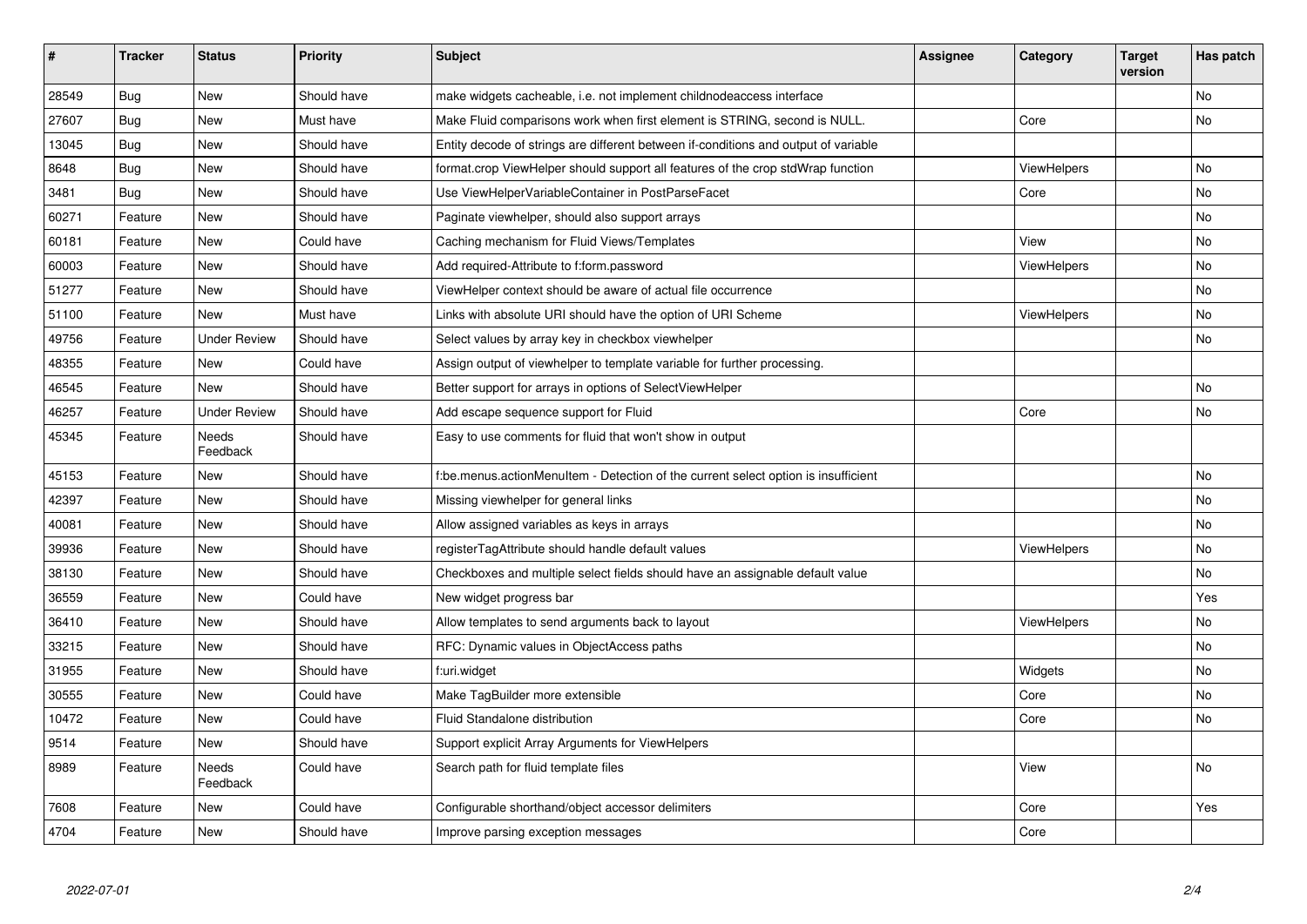| #     | <b>Tracker</b> | <b>Status</b>            | <b>Priority</b>      | <b>Subject</b>                                                                                         | Assignee                       | Category    | <b>Target</b><br>version | Has patch |
|-------|----------------|--------------------------|----------------------|--------------------------------------------------------------------------------------------------------|--------------------------------|-------------|--------------------------|-----------|
| 3291  | Feature        | Needs<br>Feedback        | Should have          | Cacheable viewhelpers                                                                                  |                                |             |                          | <b>No</b> |
| 1907  | Feature        | New                      | Could have           | Default values for view helpers based on context                                                       |                                | Core        |                          |           |
| 56237 | Task           | New                      | Should have          | in-line (Condition) View Helpers should not evaluate on parsing                                        |                                |             |                          | No        |
| 47669 | Task           | New                      | Should have          | FormViewHelper does not define the default request method                                              |                                |             |                          | No        |
| 46091 | Task           | <b>Needs</b><br>Feedback | Should have          | Show source file name and position on exceptions during parsing                                        |                                |             |                          | No        |
| 45394 | Task           | New                      | Should have          | Forwardport Unit test for standalone view                                                              |                                | View        |                          | <b>No</b> |
| 43072 | Task           | New                      | Should have          | Remove TOKENS for adding templates fallback in Backporter                                              |                                | View        |                          | No        |
| 43071 | Task           | New                      | Should have          | Remove TOKENS for adding fallback teplates in B                                                        |                                |             |                          | No        |
| 42743 | Task           | New                      | Should have          | Remove inline style for hidden form fields                                                             |                                |             |                          | <b>No</b> |
| 34309 | Task           | New                      | Could have           | Unknown ViewHelpers cause exception - should be handled more graceful                                  |                                | ViewHelpers |                          | No        |
| 32035 | Task           | New                      | Should have          | Improve fluid error messages                                                                           |                                | Core        |                          | Yes       |
| 26664 | Task           | New                      | Won't have this time | Clean up Form ViewHelpers                                                                              |                                | ViewHelpers |                          | No        |
| 26658 | Task           | New                      | Won't have this time | Make Form ViewHelpers consistent                                                                       |                                | ViewHelpers |                          | No        |
| 10911 | Task           | New                      | Should have          | Tx_Fluid_ViewHelpers_Form_AbstractFormViewHelper->renderHiddenIdentityField<br>should be more reliable |                                | ViewHelpers |                          | No        |
| 9950  | Task           | New                      | Should have          | Binding to nested arrays impossible for form-elements                                                  |                                | ViewHelpers |                          |           |
| 5636  | Task           | Under Review             | Must have            | Form RadioViewHelper and CheckBoxViewHelper miss check for existing object<br>before it is accessed.   |                                |             |                          | No        |
| 51239 | <b>Bug</b>     | <b>Under Review</b>      | Must have            | AbstractViewHelper use incorrect method signature for "\$this->systemLogger->log()"                    | Adrian Föder                   | Core        |                          | Yes       |
| 54195 | Task           | New                      | Should have          | Rename and move FormViewHelper's errorClass value, currently 'f3-form-error'                           | Adrian Föder                   | ViewHelpers |                          | No        |
| 59057 | Bug            | <b>Under Review</b>      | Must have            | Hidden empty value fields shoud be disabled when related field is disabled                             | Bastian<br>Waidelich           | ViewHelpers |                          | <b>No</b> |
| 58862 | Bug            | <b>Needs</b><br>Feedback | Should have          | FormViewHelper doesn't accept NULL as value for \$arguments                                            | Bastian<br>Waidelich           | ViewHelpers |                          | Yes       |
| 53806 | <b>Bug</b>     | Under Review             | Should have          | Paginate widget maximumNumberOfLinks rendering wrong number of links                                   | Bastian<br>Waidelich           | Widgets     |                          | No        |
| 55008 | <b>Bug</b>     | <b>Under Review</b>      | Should have          | Interceptors should be used in Partials                                                                | Christian Müller               |             |                          | No        |
| 33628 | <b>Bug</b>     | Needs<br>Feedback        | Must have            | Multicheckboxes (multiselect) for Collections don't work                                               | Christian Müller   ViewHelpers |             |                          | No        |
| 3725  | Feature        | New                      | Could have           | CSS Engine                                                                                             | Christian Müller               | ViewHelpers |                          | No        |
| 37095 | Feature        | New                      | Should have          | It should be possible to set a different template on a Fluid TemplateView inside an<br>action          | Christopher<br>Hlubek          |             |                          | No        |
| 8491  | Task           | Needs<br>Feedback        | Should have          | link.action and uri.action differ in absolute argument                                                 | Karsten<br>Dambekalns          | ViewHelpers |                          | No        |